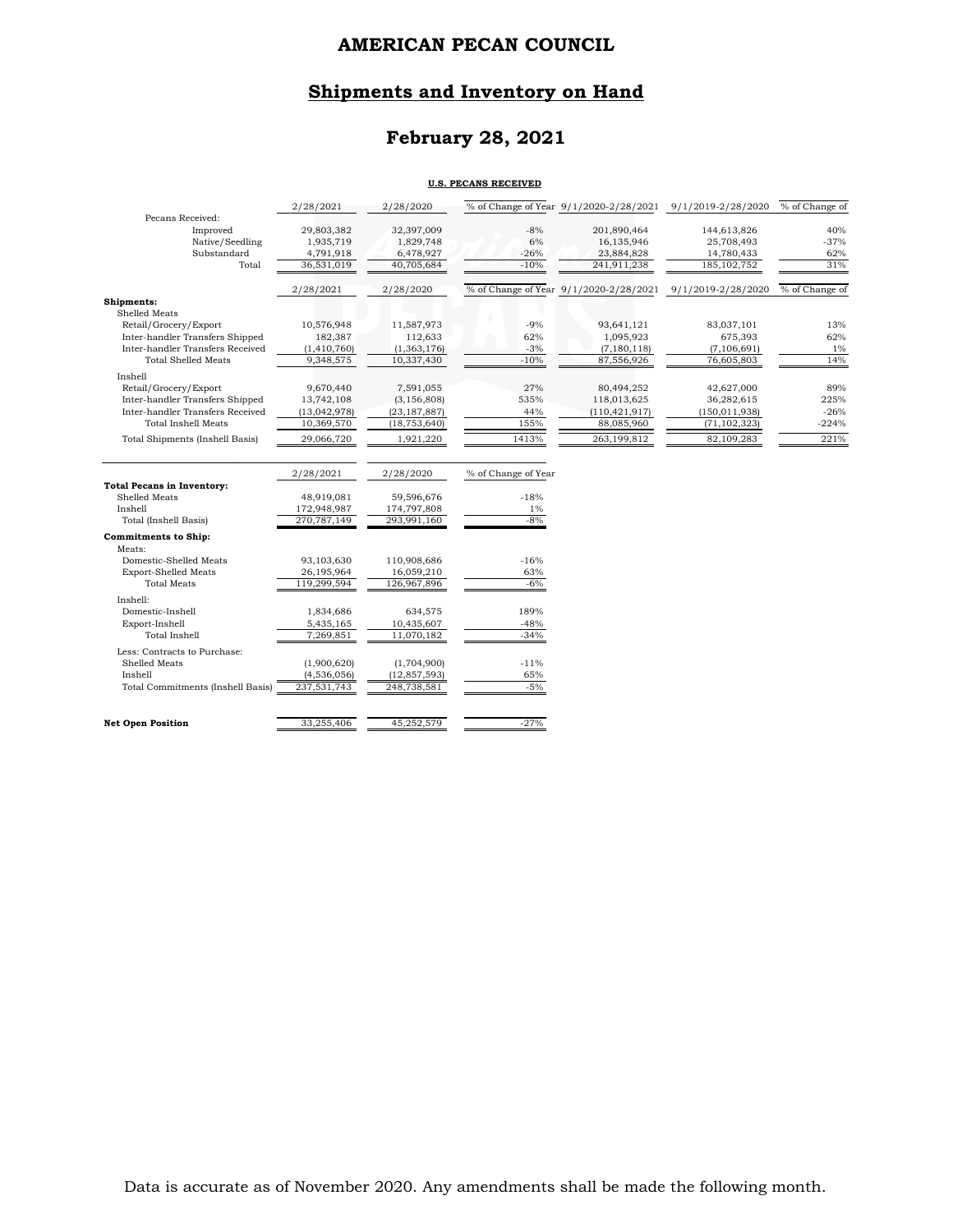### **Mexico Exports and Foreign Purchases**

# **February 28, 2021**

# **INSHELL PECANS EXPORTED TO MEXICO FOR SHELLING AND RETURNED TO U.S. AS SHELLED MEATS**

|                                                            | 2/28/2021 | 2/28/2020 | 9/1/2020-2/28/2021                                 | 9/1/2019-2/28/2020 | % of Change of Year to Date |
|------------------------------------------------------------|-----------|-----------|----------------------------------------------------|--------------------|-----------------------------|
| Inshell Exported for Shelling:<br>Mexico                   |           | 611,434   | 2,633,649                                          | 5,068,198          | $-48%$                      |
| Total Inshell Exported for Shelling                        |           |           |                                                    |                    |                             |
| Shelled Meats - Produced in U.S. Inshell Returned to U.S.: |           |           |                                                    |                    |                             |
| Mexico                                                     |           | 102,120   | 3,782,899                                          | 2,177,684          | 74%                         |
|                                                            |           |           | PECANS PURCHASED OUTSIDE THE U.S. BY U.S. HANDLERS |                    |                             |
|                                                            | 2/28/2021 | 2/28/2020 | 9/1/2020-2/28/2021                                 | 9/1/2019-2/28/2020 | % of Change of Year to Date |
| Shelled Meats:                                             |           |           |                                                    |                    |                             |
| Country of Origin:                                         |           |           |                                                    |                    |                             |
| Australia                                                  |           | $-0-$     | 77,380                                             |                    | 0%                          |
| Mexico                                                     | 460,350   | 1,341,485 | 5,253,143                                          | 8,135,088          | $-35%$                      |
| <b>Total Shelled Meats</b>                                 | 460,350   | 1,341,485 | 5,330,523                                          | 8,135,088          | $-35%$                      |
| Inshell:                                                   |           |           |                                                    |                    |                             |
| Country of Origin:                                         |           |           |                                                    |                    |                             |
| Argentina                                                  | $-0-$     | $-0-$     | 2,614,677                                          | 47,641             | 5388%                       |
| Mexico                                                     | 4,317,027 | 6,314,034 | 17,486,789                                         | 53,016,692         | $-67%$                      |
| <b>Total Inshell</b>                                       | 4,317,027 | 6,314,034 | 20,101,466                                         | 53,064,333         | $-62%$                      |
| Total (Inshell Basis)                                      |           |           |                                                    |                    |                             |
| Argentina                                                  | $-0-$     | $-0-$     | 2,614,677                                          | 47,641             | 5388%                       |
| Australia                                                  | $-0-$     | $-0-$     | 154,760                                            |                    | 0%                          |
| Mexico                                                     | 5,237,727 | 8,997,004 | 27,993,075                                         | 69,286,868         | $-60%$                      |
| Total (Inshell Basis)                                      | 5,237,727 | 8,997,004 | 30,762,512                                         | 69,334,509         | $-56%$                      |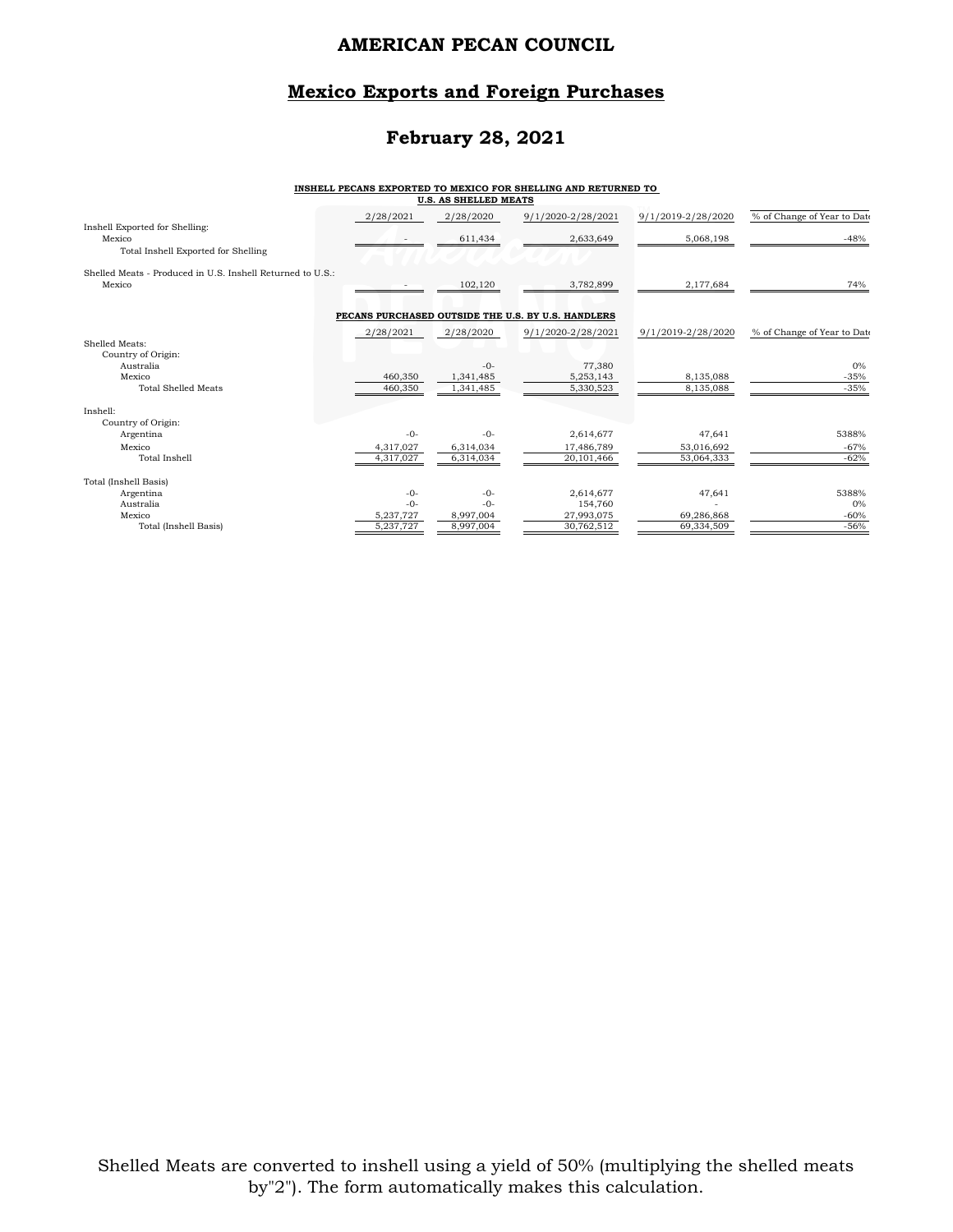#### **Destination Report**

# **February 28, 2021**

World Region

| world <i>Region</i> |                     |           |                  |           |                  |           |                      |           |                       |                  |                  |
|---------------------|---------------------|-----------|------------------|-----------|------------------|-----------|----------------------|-----------|-----------------------|------------------|------------------|
| Destination         |                     |           | Shelled          |           | Inshell          |           | Sub-Standard         |           | Total (Inshell Basis) |                  |                  |
|                     |                     | 2/28/2021 | 9/1/20-2/28/2021 | 2/28/2021 | 9/1/20-2/28/2021 | 2/28/2021 | $9/1/20 - 2/28/2021$ | 2/28/2021 | 2/28/2020             | 9/1/20-2/28/2021 | 9/1/19-2/28/2020 |
| Africa              |                     |           |                  |           |                  |           |                      |           |                       |                  |                  |
| Algeria             |                     | $-0-$     | $-0-$            | $-0-$     | $-0-$            | $-0-$     | $-0-$                | $-0-$     | $-0-$                 | $-0-$            |                  |
| Egypt               |                     | $-0-$     | $-0-$            | $-0-$     | $-0-$            | $-0-$     | $-0-$                | $-0-$     | $-0-$                 | 48,000           | 88,440           |
| Morocco             |                     | $-0-$     | $-0-$            | $-0-$     | $-0-$            | $-0-$     | $-0-$                | $-0-$     | -0-                   | $-0-$            |                  |
|                     | <b>Total Africa</b> | $-0-$     | $-0-$            | $-0-$     | $-0-$            | $-0-$     | $-0-$                | $-0-$     | -0-                   | 48,000           | 42,840           |
| Asia                |                     |           |                  |           |                  |           |                      |           |                       |                  |                  |
| China               |                     | $-0-$     | 134,400          | 5,011,007 | 18,594,192       | $-0-$     | $-0-$                | 5,011,007 | 1,353,721             | 24,835,286       | 11,004,488       |
| Hong Kong           |                     | $-0-$     | 11,712           | $-0-$     | 150,685          | $-0-$     | $-0-$                | $-0-$     | 328,000               | 366,977          | 3,317,472        |
| India               |                     | $-0-$     | 44,760           | $-0-$     | $-0-$            | $-0-$     | $-0-$                | $-0-$     | 13,440                | 107,520          | 43,440           |
| Japan               |                     | 36,900    | 165,510          | $-0-$     | -0-              | $-0-$     | $-0-$                | 73,800    | 191,400               | 353,220          | 516,000          |
| Kuwait              |                     | $-0-$     | 62,040           | $-0-$     | $-0-$            | $-0-$     | $-0-$                | $-0-$     | 84,000                | 124,080          | 84,000           |
| Malaysia            |                     | $-0-$     | 30,000           | $-0-$     | $-0-$            | $-0-$     | $-0-$                | $-0-$     | 30,000                | 60,000           | 66,000           |
| Philippines         |                     | 3,360     | 3,360            | $-0-$     | -0-              | $-0-$     | $-0-$                | 6,720     | $-0-$                 | 6,720            | 6,720            |
| Qatar               |                     | $-0-$     | 13,200           | $-0-$     | -0-              | $-0-$     | $-0-$                | $-0-$     | 6,720                 | 26,400           | 33,180           |
| Singapore           |                     | $-0-$     | 43,500           | $-0-$     | $-0-$            | $-0-$     | $-0-$                | $-0-$     | 10,080                | 87,000           | 43,440           |
| South Korea         |                     | $-0-$     | 784,500          | $-0-$     | -0-              | $-0-$     | $-0-$                | $-0-$     | 225,600               | 1,986,600        | 1,961,400        |
| Thailand            |                     | $-0-$     | 69,600           | $-0-$     | $-0-$            | $-0-$     | $-0-$                | $-0-$     | $-0-$                 | 184,800          | 181,400          |
| Taiwan              |                     | 24,000    | 130,906          | $-0-$     | $-0-$            | $-0-$     | $-0-$                | 48,000    | 1,149,156             | 333,812          | 1,570,376        |
| Vietnam             |                     | 40,500    | 124,500          | $-0$      | -0-              | $-0-$     | $-0-$                | 81,000    | 81,000                | 330,000          | 324,000          |
|                     | Total Asia          | 104,760   | 1,617,988        | 5,011,007 | 18,744,877       | $-0-$     | $-0-$                | 5,220,527 | 3,473,117             | 28,802,415       | 19,151,916       |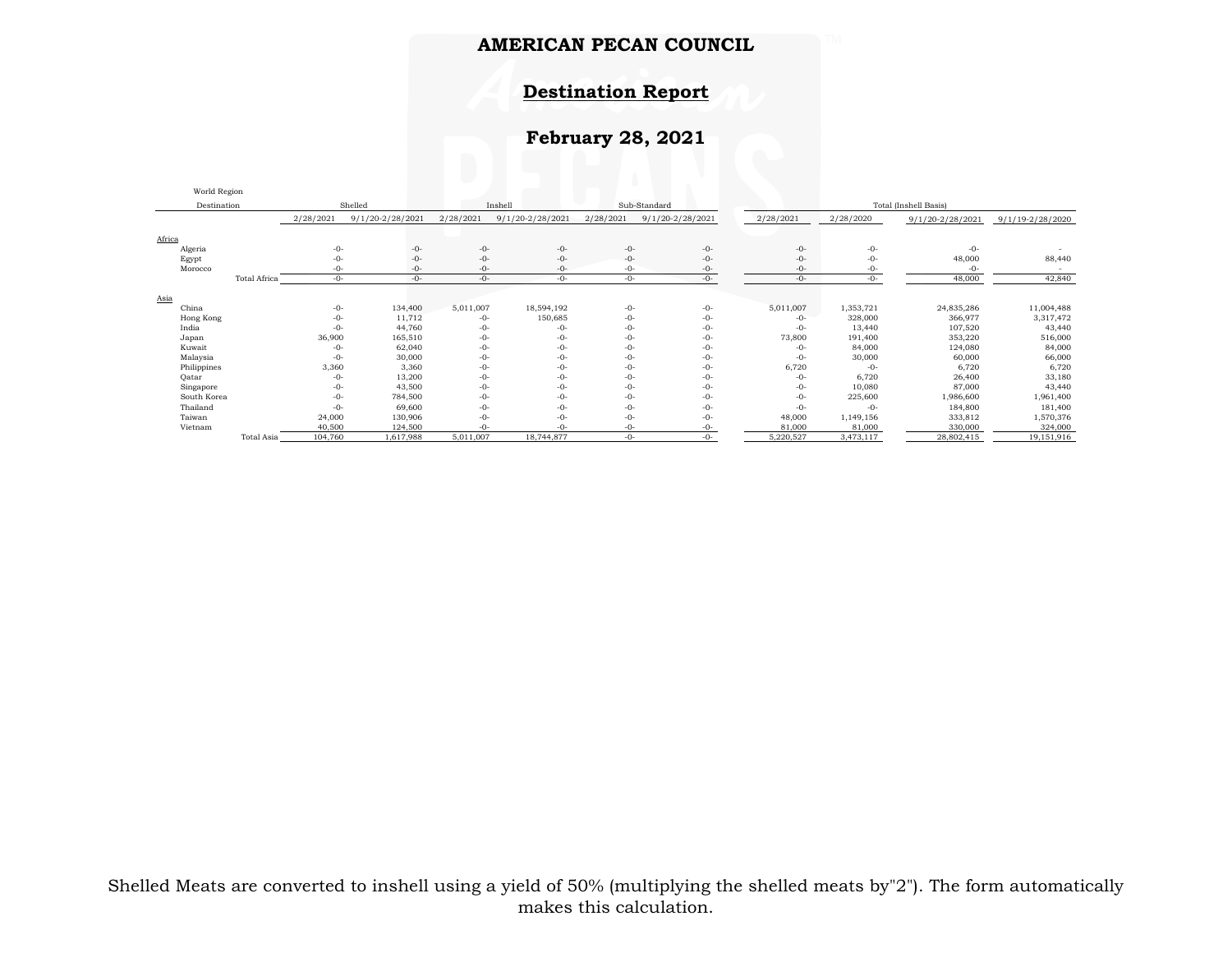### **Destination Report**

# **February 28, 2021**

| World Region        |           |                  |           |                  |           |                  |                       |                       |                  |                  |  |  |
|---------------------|-----------|------------------|-----------|------------------|-----------|------------------|-----------------------|-----------------------|------------------|------------------|--|--|
| Destination         | Shelled   |                  | Inshell   |                  |           | Sub-Standard     | Total (Inshell Basis) |                       |                  |                  |  |  |
| World Region        |           |                  |           |                  |           |                  |                       |                       |                  |                  |  |  |
| Destination         | Shelled   |                  | Inshell   |                  |           | Sub-Standard     |                       | Total (Inshell Basis) |                  |                  |  |  |
|                     | 2/28/2021 | 9/1/20-2/28/2021 | 2/28/2021 | 9/1/20-2/28/2021 | 2/28/2021 | 9/1/20-2/28/2021 | 2/28/2021             | 2/28/2020             | 9/1/20-2/28/2021 | 9/1/19-2/28/2020 |  |  |
| Australia/Oceania   |           |                  |           |                  |           |                  |                       |                       |                  |                  |  |  |
| Australia           | $-0-$     | 2,100            | $-0-$     | $-0-$            | $-0-$     | -0-              | $-0-$                 | 44,400                | 4,200            | 44,400           |  |  |
| Total Australia     | $-0-$     | 2.100            | $-0-$     | $-0-$            | $-0-$     | $-0-$            | $-0-$                 | 44,400                | 4.200            | 44,400           |  |  |
|                     |           |                  |           |                  |           |                  |                       |                       |                  |                  |  |  |
| Europe              |           |                  |           |                  |           |                  |                       |                       |                  |                  |  |  |
| Austria             | $-0-$     | 24,000           | -0-       | $-0-$            | $-0-$     | $-0-$            | $-0-$                 | 48,000                | 48,000           | 96,000           |  |  |
| Belgium             | $-0-$     | 77,400           | $-0-$     | $-0-$            | $-0-$     | $-0-$            | $-0-$                 | $-0-$                 | 235,800          | 234,000          |  |  |
| Czech Republic      | $-0-$     | 66,000           | $-0-$     | $-0-$            | $-0-$     | $-0-$            | $-0-$                 | $-0-$                 | 140,820          | 27,000           |  |  |
| Denmark             | $-0-$     | 116,820          | $-0-$     | $-0-$            | $-0-$     | $-0-$            | $-0-$                 | 106,800               | 300,840          | 875,760          |  |  |
| France              | $-0-$     | 573,690          | $-0-$     | $-0-$            | $-0-$     | $-0-$            | $-0-$                 | 569,408               | 1,656,480        | 2,185,808        |  |  |
| Germany             | 333,510   | 1,125,510        | $-0-$     | $-0-$            | $-0-$     | $-0-$            | 667,020               | 575,880               | 2,400,360        | 3,026,400        |  |  |
| Greece              | 126,000   | 171,690          | $-0-$     | $-0-$            | $-0-$     | $-0-$            | 252,000               | 84,000                | 391,380          | 132,000          |  |  |
| Ireland             | $-0-$     | 51,690           | $-0-$     | $-0-$            | $-0-$     | $-0-$            | $-0-$                 | 71,040                | 103,380          |                  |  |  |
| Italy               | $-0-$     | 165,000          | $-0-$     | $-0-$            | $-0-$     | $-0-$            | $-0-$                 | $-0-$                 | 330,000          | 324,000          |  |  |
| Latvia              | $-0-$     | 17,700           | $-0-$     | $-0-$            | $-0-$     | $-0-$            | $-0-$                 | 26,340                | 44,400           | 29,220           |  |  |
| Lithuania           | 42,000    | 210,000          | $-0-$     | $-0-$            | $-0-$     | $-0-$            | 84,000                | 12,000                | 504,000          | 430,140          |  |  |
| Netherlands         | 163,500   | 1,768,470        | $-0-$     | $-0-$            | $-0-$     | $-0-$            | 327,000               | 1,037,400             | 3,951,960        | 3,983,820        |  |  |
| Norway              | $-0-$     | 22,800           | $-0-$     | $-()$ -          | $-0-$     | $-0-$            | $-0-$                 | 72,000                | 45,600           | 117,600          |  |  |
| Poland              | $-0-$     | $-0-$            | $-0-$     | $-0-$            | $-0-$     | $-0-$            | $-0-$                 | $-0-$                 | $-0-$            |                  |  |  |
| Portugal            | $-0-$     | $-0-$            | $-0-$     | $-0-$            | $-0-$     | $-0-$            | $-0-$                 | $-0-$                 | $-0-$            |                  |  |  |
| Russia              | $-0-$     | $-0-$            | $-0-$     | $-0-$            | $-0-$     | $-0-$            | $-0-$                 | $-0-$                 | $-0-$            |                  |  |  |
| Slovenia            | $-()$ -   | 6,600            | $-0-$     | $-()$ -          | $-0-$     | $-0-$            | $-0-$                 | 7,200                 | 22,200           | 14,400           |  |  |
| Spain               | $-0-$     | 230,760          | $-0-$     | $-0-$            | $-0-$     | $-0-$            | $-0-$                 | 41,700                | 586,860          | 658,140          |  |  |
| Sweden              | $-0-$     | 159,480          | $-0-$     | $-0-$            | $-0-$     | $-0-$            | $-0-$                 | 71,580                | 372,960          | 277,080          |  |  |
| Switzerland         | 40,500    | 316,320          | $-0-$     | $-0-$            | $-0-$     | $-0-$            | 81,000                | 107,520               | 632,640          | 542,040          |  |  |
| United Kingdom      | 155,550   | 1,427,130        | $-0-$     | $-0-$            | $-0-$     | $-0-$            | 311,100               | 673,212               | 3,573,060        | 2,575,812        |  |  |
| <b>Total Europe</b> | 861,060   | 6,531,060        | $-0-$     | $-0-$            | $-0-$     | $-0-$            | 1,722,120             | 3,504,080             | 15,340,740       | 15,600,260       |  |  |